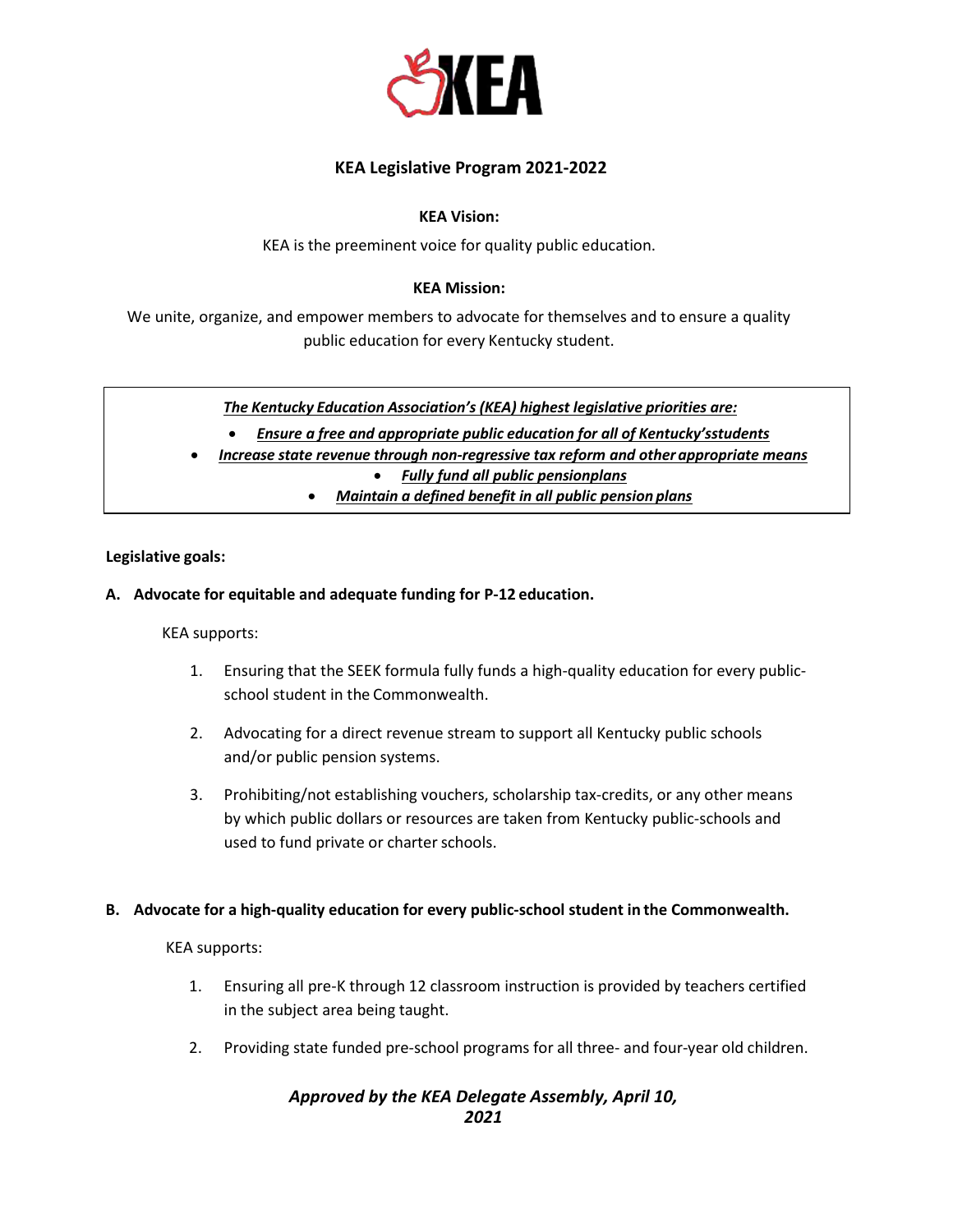

- 3. Guaranteeing all children have access to visual and performing arts, physical education, library skills with library access, world language and world cultures education, practical living and career studies classes taught by an appropriately certified teacher.
- 4. Continuing to allow school districts to determine the start and end dates of their school calendar.
- 5. Establishing indoor/outdoor air quality standards for public schools, including, but not limited to prohibiting the use of tobacco and vaping products by students and adults on school premises, within school sanctioned vehicles, and at school sanctioned events.
- 6. Requiring recycling of materials in all school districts, ifavailable
- 7. Establishing high standards and accountability for home-schooled students.
- 8. Establishing the deadline for bringing classes within maximum size at twenty (20) days after the first student attendance days.
- 9. Maintaining SBDM council authority to select principals.
- 10. Opposing any changes to the composition of SBDM councils which would dilute the voices of educators, parents, or other key stakeholders.
- 11. Opposing the superintendent or designee serving as SBDM chair when selecting principals.
- 12. Opposing adding requirements to a curriculum without SBDM approval.
- 13. Opposing the involuntary transfer of any educator after election to or during service of a term on the SBDM council.
- 14. Opposing charter schools other than public schools authorized and overseen by existing boards of education that do not divert resources from existing schools. Charter schools must be qualitatively different than common schools and have a proven record of improving academic performance for their targeted demographic. They must be subject to all transparency, reporting and procurement requirements, accountability standards, assessments, and assessment schedules as Kentucky's system of common schools. Charter schools must be non- sectarian, not for profit and must follow the governance, management, employment rules, enrollment practices, and student services outlined in this legislativeprogram.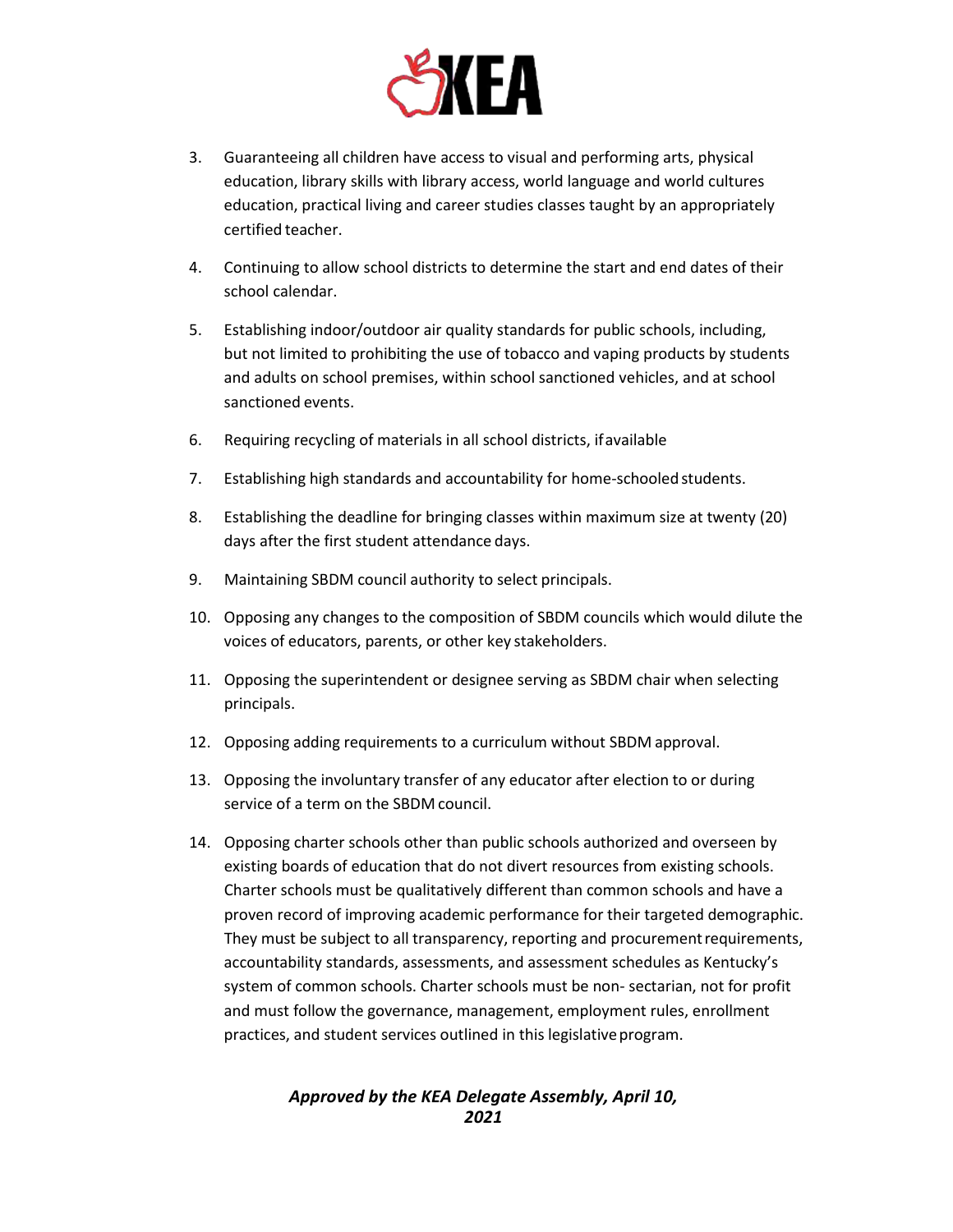

- 15. Allowing public schools and educators the greatest possible degree of freedom to design and implement curricular, instructional, and assessment innovations in Kentucky's public schools.
- 16. Mandating that any new state education initiative is not required to be implemented without adequate funding andsupport.
- 17. Advocating for a student assessment system that uses formative assessment process to improve instruction; that measures higher order thinking skills; that includes multiple, high-quality measures of student learning; that allows for timely student self-assessment; and links directly to the curriculum.
- 18. Providing all school employees with adequate information and support to implement high quality assessment and accountability systems.
- 19. Adopting an accountability system that is proven effective by research, does not produce unintended consequences, is easy to understand, delays consequences until its validity and reliability are established, uses multiple measures, provides appropriate information to the public, and is not dependent on any single assessment device.
- 20. Providing assistance to priority schools that builds capacity at the school; provides advisory assistance; requires meaningful involvement of school staff, students and parents; preserves due process; includes significant support and professional development; provides adequate compensation for additional work and time; andis differentiated to the needs of the school, students and staff.
- 21. Ensuring that all students learn and school employees, including transportation employees, work in a safe schoolenvironment.
- 22. Providing sustainable, adequate funding for the hiring and retention of school resource officers, mental health professionals, and health care professionals including, but not limited to, nurses and/or nurse practitioners.
- 23. Including a caseload cap on the number of preschool students with disabilities being served by any individual preschool teacher.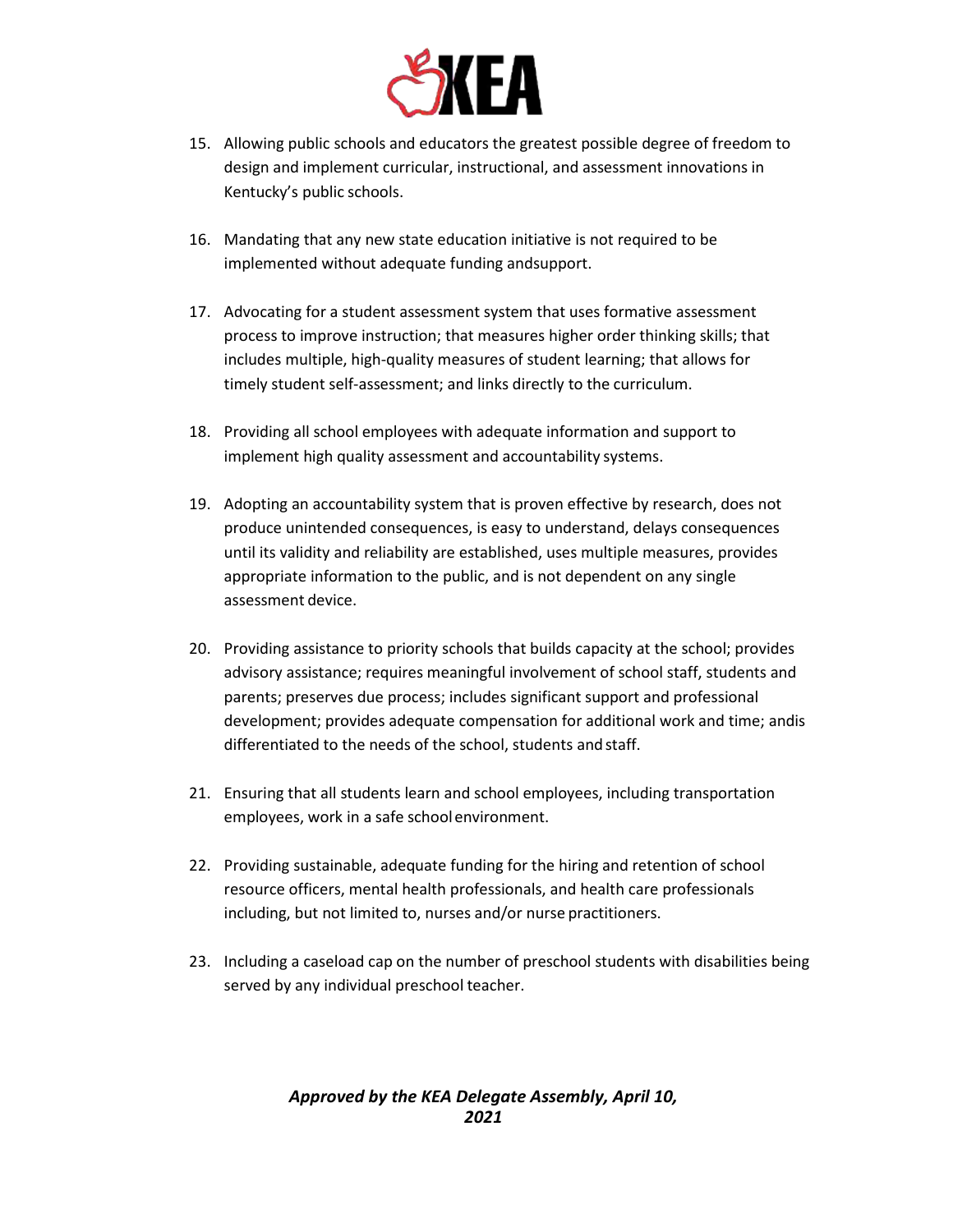

- 24. Including a caseload cap on the number of students being served by an individual school counselor and/or mental health professional.
- 25. Providing every student and school employee with personal, reliable, computing devices supported by a state infrastructure which guarantees integral internet access.
- 26. Ensuring all students receive efficient and ethical special education referral and implementation services; reducing the redundancies of all special education process documentation via automation and simplification; and advocating support for collaboration of general and special educationteachers.
- 27. Providing students with access to world languages, both spoken and signed.
- 28. Providing graduating seniors, including deaf students who show proficiency in ASL and English, the opportunity to earn the nationally recognized Seal of Biliteracy, which grants students a special seal on their diploma for being proficient in a second language.
- 29. Advocating for inclusive curriculum that addresses the struggles and triumphs of all marginalized peoples as movements and individuals throughout history in the United States and the rest of the world.
- 30. Ensuring local, state, and federal policies eliminate institutional racism and injustices in schools and communities.
- 31. Partner with community and educational stakeholders to eradicate policies of discrimination to protect every person's right to be respected, supported, and live in a free and just society.
- 32. Supporting culturally responsive pedagogy, curricula, diversity and inclusion training, and bias (implicit and explicit) training in education.
- 33. Improving school safety by requiring all school buildings to have a limited entry access device.
- 34. Providing a focus on human trafficking training for all schoolemployees.
- *Approved by the KEA Delegate Assembly, April 10,* 35. Providing and supporting trauma informed and other qualified mental health professionals as well as educators who are trauma informed to better assist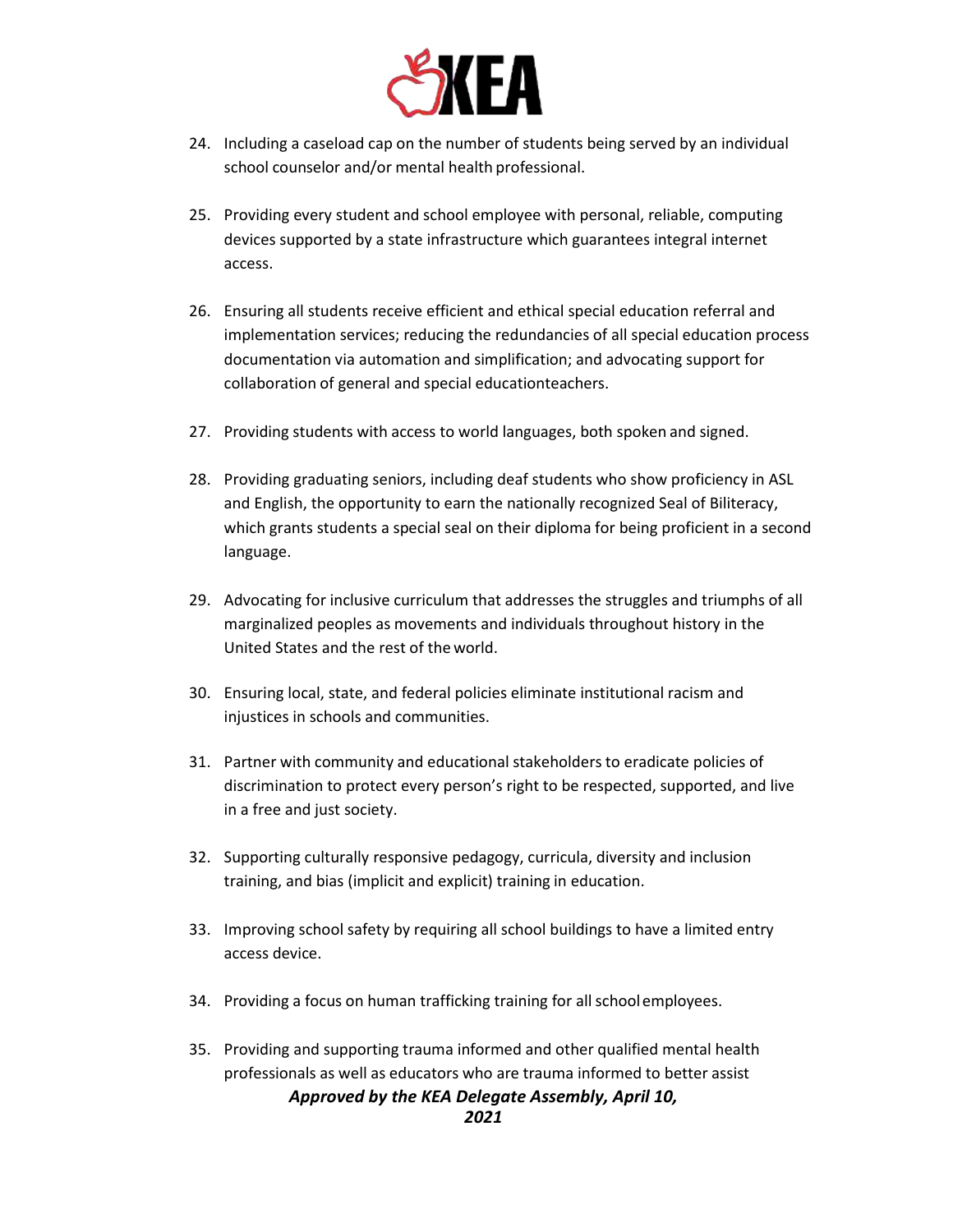

students with social emotional needs.

- 36. Implementing restorative practices at the school and district level which seek to improve school climate, foster healthier relationships between educators and students, decrease disciplinary disparities, engage students and families, and support social-emotional learning.
- 37. Implementing digital citizenship into curriculum in allschool.
- 38. Ensuring that all legislation involving students and the criminal justice system focuses on restorative justice practices and effective, research-based interventions as opposed to increasing incarceration.
- 39. Providing ELL educators sufficient training and professional development opportunities to improve professional skill.
- 40. Preserving the ability of local school boards to levy compensating and four percent tax rates without the threat of recall and maintain the current standards for the recallable nickel tax and other school taxes subject to recall.

#### **C. Advocate for strong professions.**

KEA supports:

- 1. Requiring that the school term cannot be extended without a commensurate increase in compensation for schoolemployees.
- 2. Requiring the school council to approve any extension to the school day which shall not be granted without a commensurate increase in compensation for school employees.
- 3. Securing a minimum of three days of personal leave annually, with unused days converting to sick leave.
- 4. Providing financial assistance and professional support for all teachers pursuing rank change or National Board Certification.
- 5. Restoring school employees' rights to participate in all levels of schoolboard elections.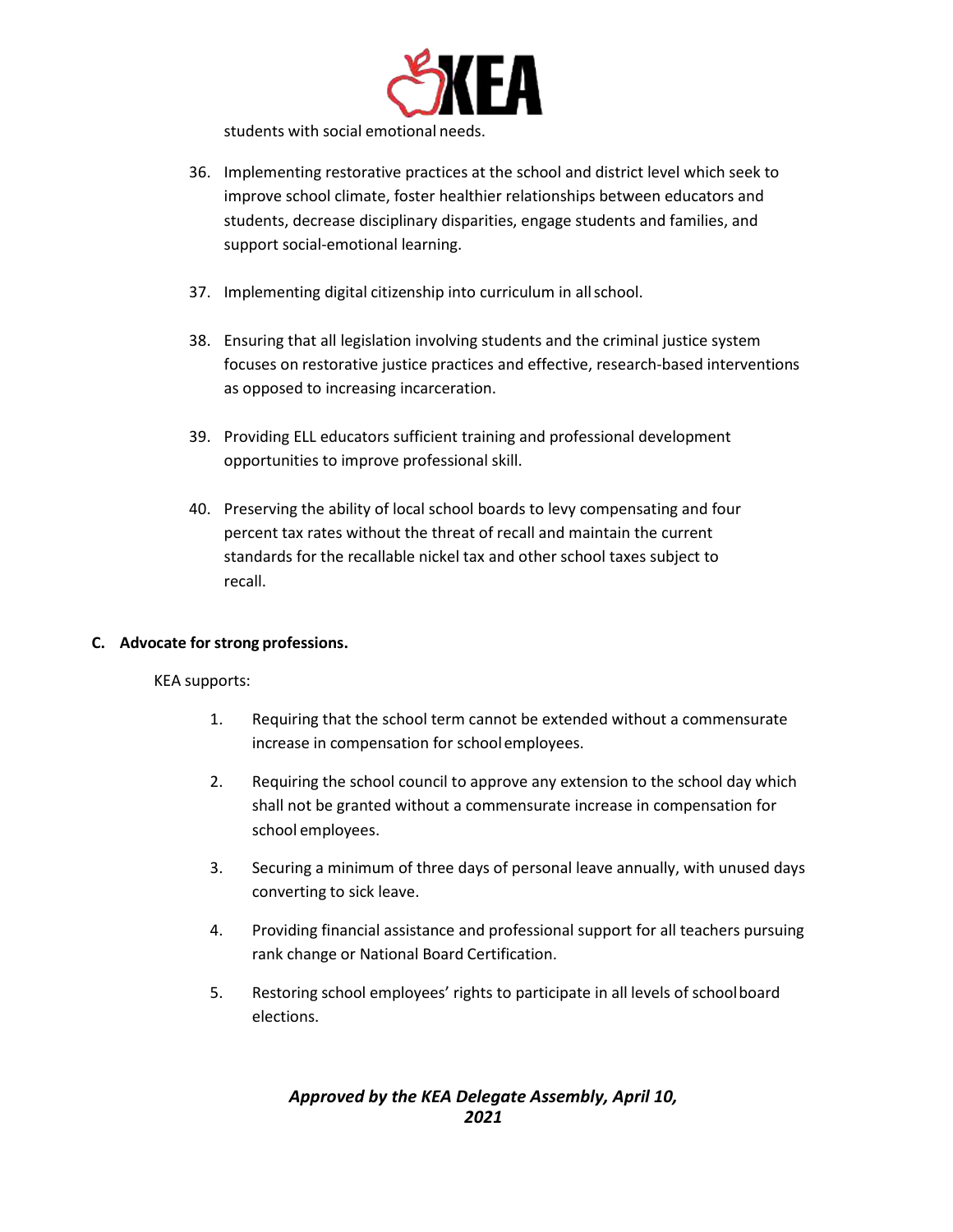

- 6. Securing collective bargaining for all school employees.
- 7. Securing a process by which each local board of education may confer exclusive representation to the association with the largest number of members in the district.
- 8. Establishing time limits by which the Education Professional Standards Board must provide due process to certified personnel who are the subject of complaints to that body.
- 9. Opposing any measure that limits or removes due process for educators engaged in the disciplinary process.
- 10. Providing that the Education Professional Standards Board take disciplinary action based upon the standard of "clear and convincing evidence."
- 11. Prohibiting the Education Professional Standards Board from acting against a teacher when criminal charges that form the basis for a complaint to the agency are dismissed or the teacher is acquitted after atrial.
- 12. Maintaining the Education Professional Standards Board as an impartial and independent agency removed from the influence of the Commissioner of Education and/or Governor.
- 13. Ensuring teacher contract time and student instructional time are measured by the same standard.
- 14. Prohibiting abuse of teacher time and requiring that teachers receive compensation for additional work that they perform as required to meet state mandates.
- 15. Establishing professional leave for all school employees to attend state level education related meetings and school related legal proceedings.
- 16. Opposing any form of pay based on student performance.
- 17. Adding an additional teacher and a classified employee to SBDM councils.
- 18. Providing area technology center employees the same rights in decision makingas local school district teachers.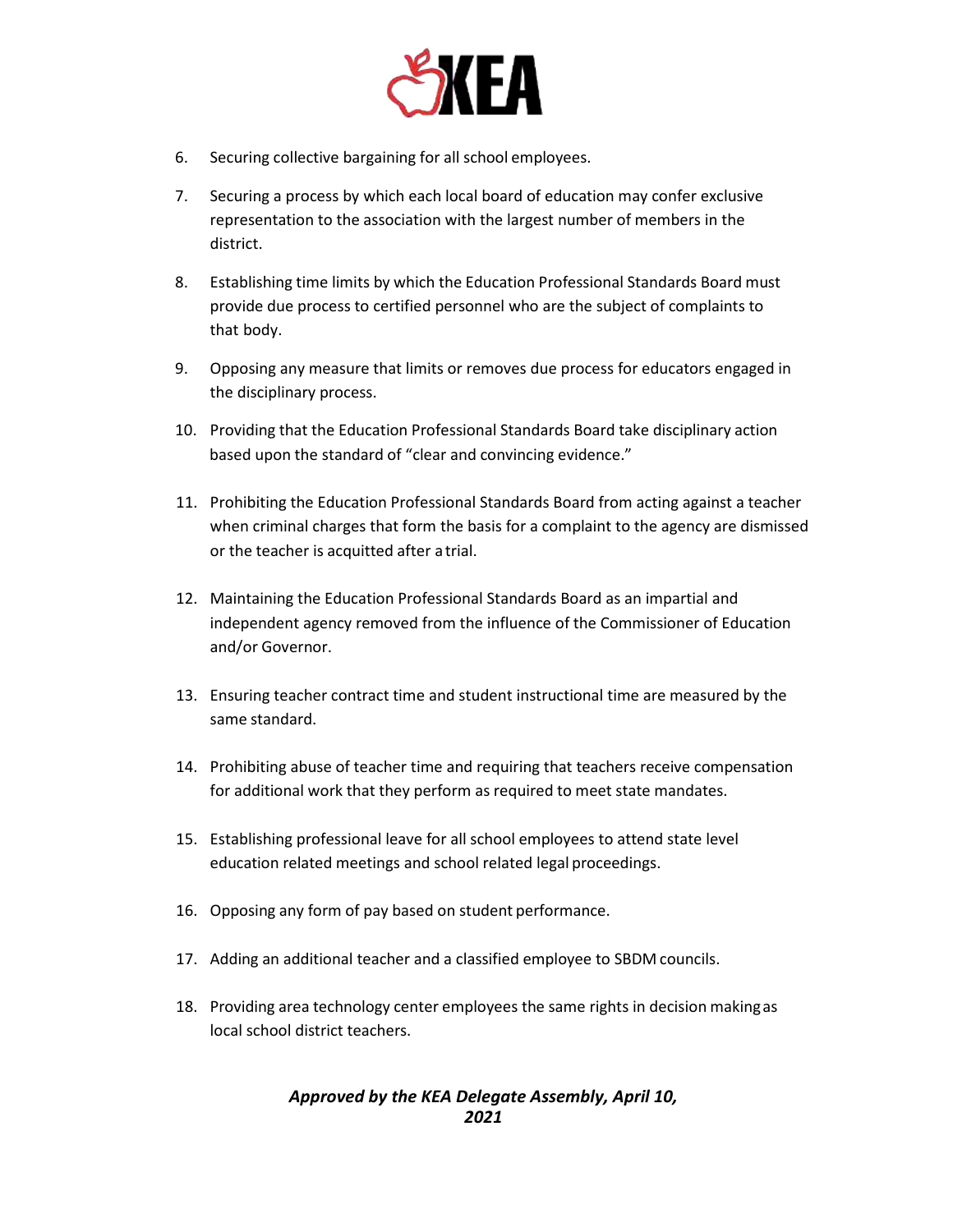

- 19. Prohibiting the practice of unnecessary annual non-renewal of limited contract employees and assure recall rights for all non-renewedemployees.
- 20. Providing for a statewide reduction in student teaching fees for pre-service teachers.
- 21. Requiring the superintendent or designated evaluator to consult with the members of the school council before completing the principal's growth plan orevaluation.
- 22. Facilitating a meaningful due process procedure, with just cause for classified school employees in dismissal proceedings.
- 23. Providing Professional Association leave days for all KEA members for attendance at KEA professional meetings.
- 24. Opposing state and local so-called Right to Work legislation andordinances.
- 25. Ensuring transparency by advocating to make publicly available the semiannual report on Equal Employment Opportunity, as required by KRS18A.138.
- 26. Ensuring all students have a safe learning environment by supporting school campuses as gun- free zones for students and staff and opposing school employees (excluding certified peace officers) from serving a dual role as educators and school safety personnel with weapons during school days and /or at school sponsored activities.
- 27. Clearly defining and admonishing nepotism in Kentucky public school hiringpractices.
- 28. Supporting the evaluation of ESPs according to established criteria and providing feedback, training, and professional development opportunities that support continuous improvement in performance.
- 29. Advocate for racial diversity in the teaching profession by supporting our Commonwealth's HBCU teacher preparation program, greater minority participation in teacher preparation programs throughout the Commonwealth,and other state-wide minority educator recruitment efforts.